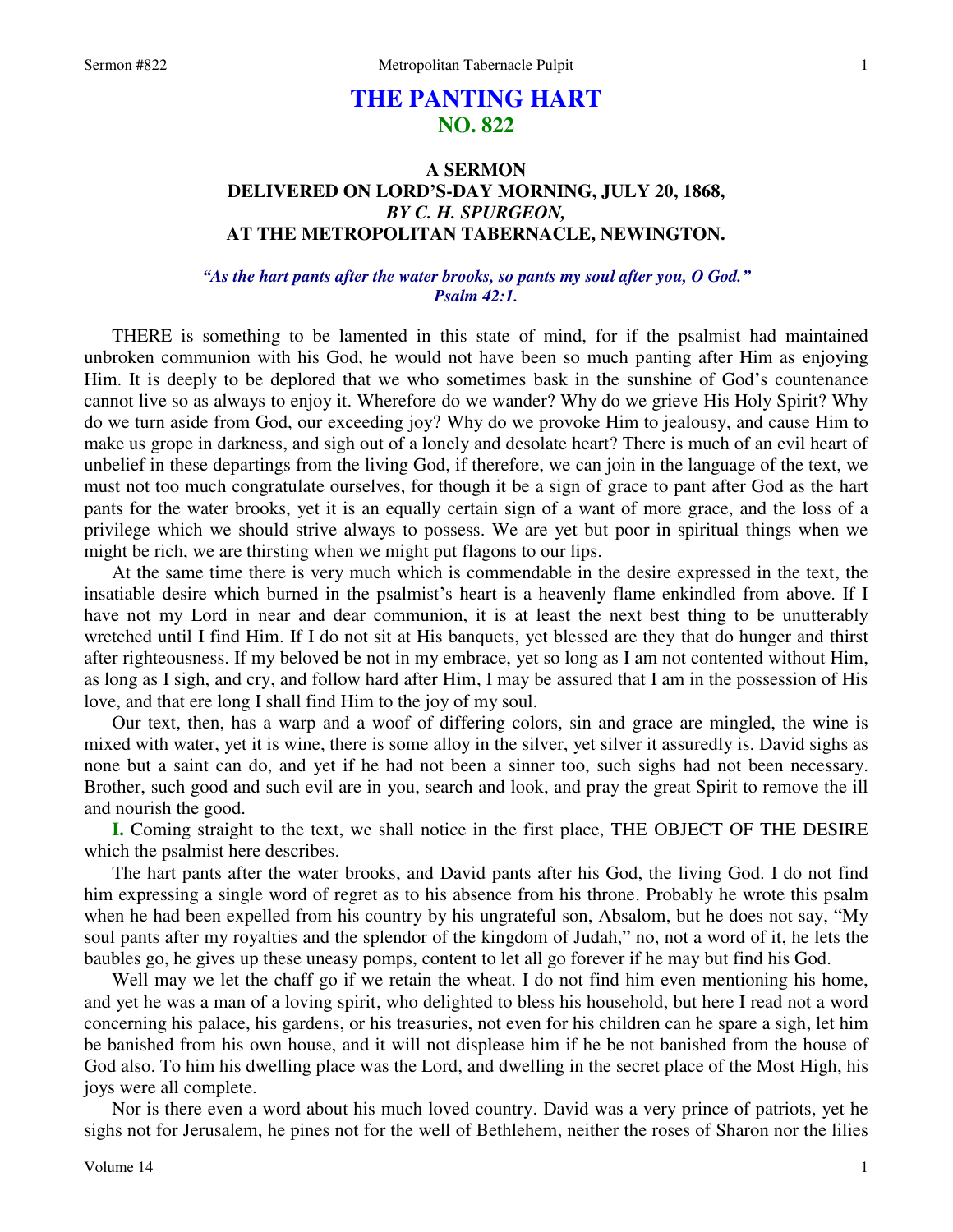of the valley command his lamentations, for the excellency of Carmel, or the glory of Lebanon he utters no cry of desire, but his one sigh is for his God, the God of his life, his exceeding joy. When shall he come and appear before God? When shall he join in the assembly and keep holyday?

 This one grief, like a huge mountain torrent, swept away all minor streams, absorbing themselves into its own rush and volume, like an avalanche, which binds the snow masses to itself as it descends, so his one desire concentrated all the vehemence and force of his nature. His God, his God—he cannot live without his God. He cries for Him as a lost child for its father, as a bleating lamb he will not be content till he finds his parent.

 David pined for permission to enjoy again the means of grace, he longed to go up to the tabernacle once again, he desired to see the priests offering the sacrifices, and himself go unto the altar of God, but observe, beloved, that he does not dwell upon the outward worship, nor dilate upon its symbolic pomp and sacred splendor, he passes right through them all, as the priest of old passed through the outer court, only the innermost court will satisfy him. He penetrates within the shell and desires the inward kernel, the carnal ordinance cannot content him, he must have the spiritual life and substance. He does not so much pine for the sacrifices as for his God, neither for the priest, nor for the altar, nor for the tabernacle does he cry, but for his God, for he had learned what modern professors have not learned, that the outward is nothing, and the inward is everything.

"The kingdom of God is within you," it is not meat, nor drink, nor outward worship, and the God whom you adore is not pleased with your words and your genuflections, and your outward forms of speech and observance, but He is only pleased when you press through all this and come to Him, come into fellowship with Him, and speak to Him as a spirit speaking with a spirit, as one possessing a secret life speaking in the power of that life to the invisible and ever-living God. This is what David longed after then, neither his throne, nor his house, nor his country, nor even the outward means of grace by themselves alone, but his God he panted after, his God alone, and this was his cry, "When shall I come and appear before God?"

 I suppose the longing of the psalmist to have consisted of the following particulars. He longed to appear before his God, that is to say, *heartily to unite in the worship of the assembled crowd.* He could have worshipped alone, but sympathy has great power over the human mind, and to join with our brethren of one faith is very helpful to our devotion, besides, in that age of types there was one spot sacred above all others, and every devout Israelite was bound to go up to the sacred shrine. David recollected when the great shout went up at the tabernacle gate to Him "whose mercy endures forever."

 In his loneliness his fancy brought to his ears the song of the multitude as they chanted the glorious hallelujah, and he pined to be there to swell the strain. Not, however, because the merely being there would satisfy him, but because he felt, if he could join the throng, he was in such a state of soul that he could throw his whole heart into the worship. And O, my brethren and sisters, you and I, when we lose for awhile the freshness of our spirituality, how we desire to get it back again, that we may once more, in vitality of godliness, worship God with His people! Oh, it is blessed to be here when we can stand and sing unto our Well-beloved a song, when we can kneel with the congregation, and join in the common supplication, ourselves getting a grip of the angel, and holding Him fast, and not letting Him go until He blesses us!

 Is it not delightful to listen to the Word preached in the great congregation, when the morsel is dipped in the honey for you in particular, when I can glean among the sheaves for myself, and gather the handfuls that are let fall on purpose for me, and can carry home my part of the day's provision with humble gratitude! Is it not so, beloved? And if you have fallen into such a state of mind that you do not now enjoy the services of God's house as you once did, I would persuade you to ask the Lord to give you the strong desire of David, that you may again in spirit in very truth appear before God, for I beseech you, never let the mere coming together content you, but let your panting be like that of the stag, after the water brook and nothing else—for God, for God, for God Himself, and nothing short of Him. It is right to pine for the outward services when we feel that they are profitable to us, or when we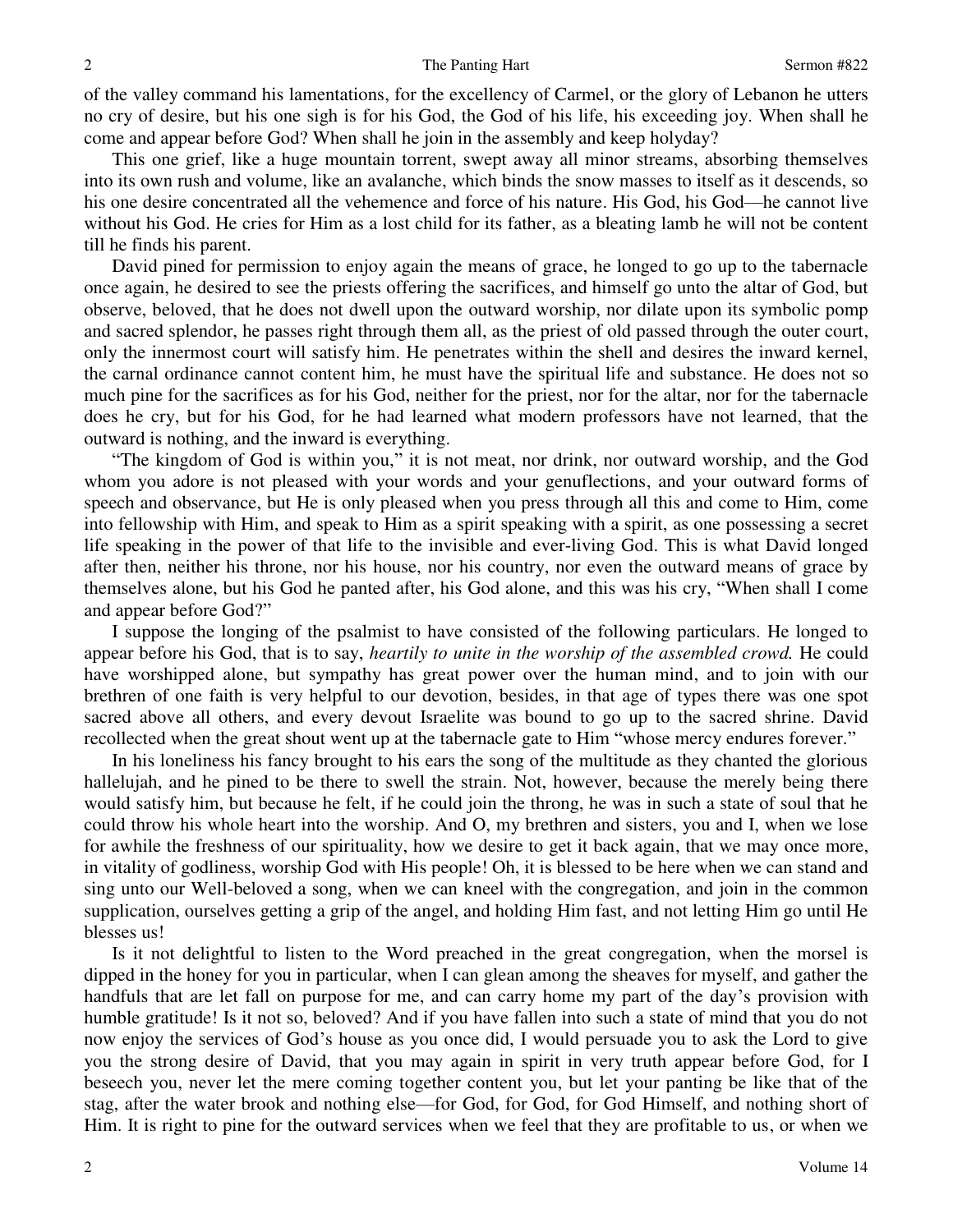have been banished from the church of God for a while, or have been confined by sickness, or have been compelled to sit under an unprofitable ministry, we may then well sigh for the very walls which enclose the people whom we love. Often in France, and Switzerland, and Italy, have I felt the power of this text, "As the hart pants after the water brooks, so pants my soul after you, O God," and I have sung—

> *"Might I enjoy the meanest place Within Thine house, O God of grace! Not tents of ease, nor thrones of power, Should tempt my feet to leave Thy door."*

 Further than this, David's desire comprehended a longing after *a restored confidence as to his interest in the love of God.* He knew that God loved him. Three or four times over in his psalm he speaks like a man whose faith holds its own, "For I shall yet praise him," says he, "who is the health of my countenance and my God." A man may know his interest in Christ, and yet it may be a matter of some dispute with him—he may derive but little present comfort from it, but oh! how delightful it is when we know whom we have believed, and are persuaded that He is able to keep that which we have committed to Him.

 When the Lord's everlasting, unbounded, unchangeable love to us is no more a matter of question than our own existence, when we can say, "My Father, God," with an unfaltering tongue, this is the cream of life, and as the hart pants after the water brooks, so ought we to pant after this, that we may always know by the infallible witness of the Holy Spirit, that assuredly we are in the love of God, our names are written in the Book of Life, ourselves forever dear to the eternal Father, and registered in the rolls of the family that He has begotten. Oh! happy they who possess this! Dear friend, if you do not at this hour enjoy it, seek it, seek it ravenously, beyond all bounds of intensity, seek it until you find it in sweet dependence upon Jesus.

 But David wanted more than this, not merely, as we have said, to worship God heartily, and to have a confidence in the divine love, but he longed to have that love shed abroad in his heart. You know, beloved, what this means, this outpouring of divine love, when it is not merely a belief with you that God loves you, but you even feel that love of God shed abroad within you by the Holy Ghost which is given unto you. Oh! what joy this is, when it is at its full it is ravishing, so that whether in the body or out of the body we can sometimes scarcely tell.

 The love of God often overpowers the believer with its delight, he is faint with glory, sick with love! Have you never felt as if you were dwelling in the suburbs of heaven, standing in the border land between the glory-life and the life that now is, tasting the clusters of Eshcol, and drinking from the crystal cups of the marriage supper? Beloved, under these rolling skies there is no bliss like the earnest of the Spirit, that antepast of celestial feasts, that pledge of joys to come. Oh! yes, beloved, when we have actual fellowship with the Father and with His Son Jesus Christ, our joy is divinely crowned with a coronet of loving-kindness, there is a floodtide of the river of life in our spirit—every thought is active, every power is inspired, every passion is elevated, and the whole man is filled with all the fullness of God—

### *"Plung'd in the Godhead's deepest sea, And lost in its immensity."*

 Now, abiding fellowship with God ought to be our daily life. The enjoyment of God's love ought not to be a thing of yesterday, nor of today, but of all days, for forevermore should we walk with God as Enoch did, and if for awhile this holy joy is broken or withdrawn from us, then ought we with incessant importunity to take up the language of the text, and declare that "as the hart pants after the water brooks, so pants our soul after you, O God."

 Beloved, it may be this morning that I am speaking to some of you, who at one time were very lively and active Christians, making great advances in the divine life, but, alas! at the present moment you feel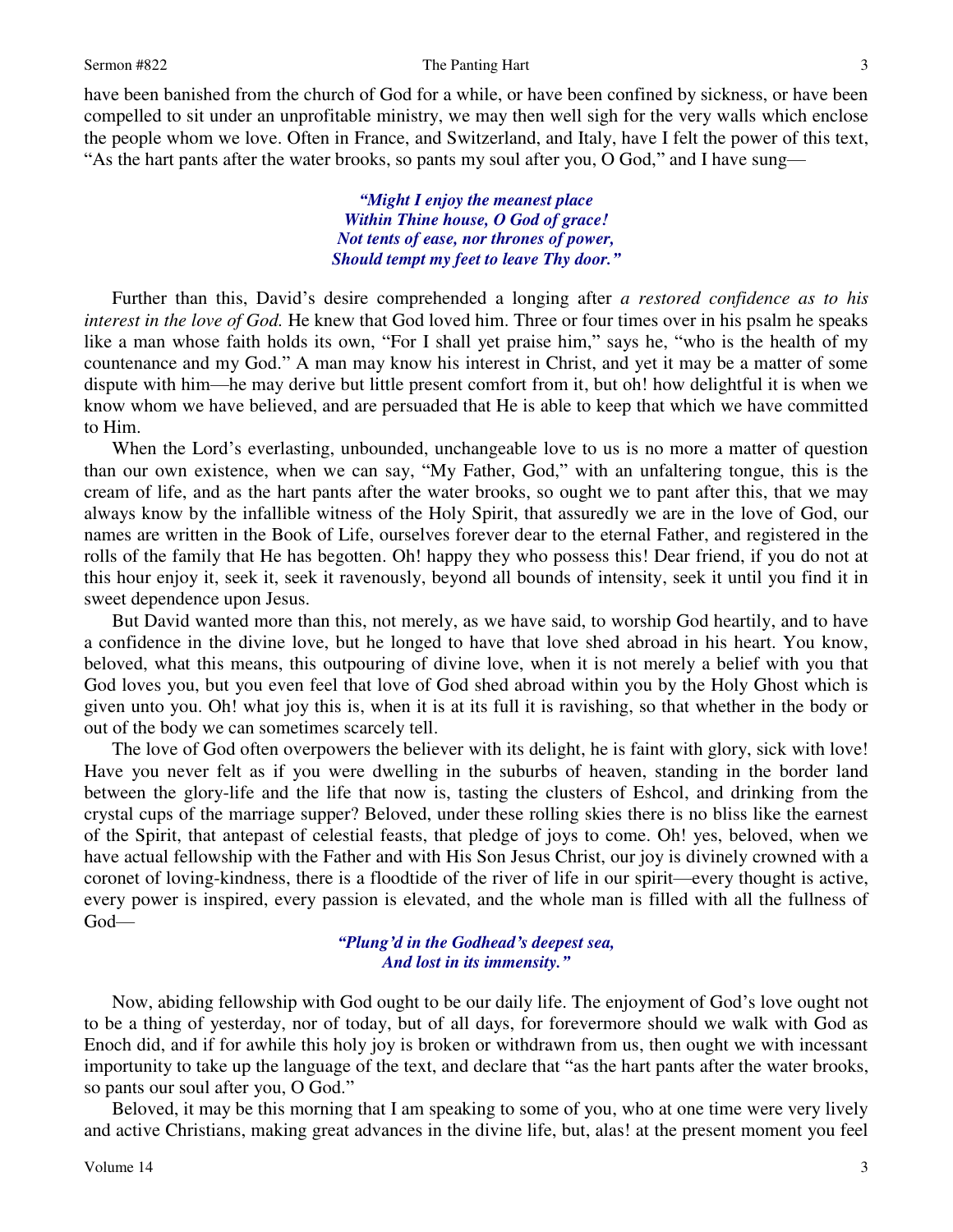yourselves to be very dull and heavy, and you are uneasy that it should be so. I thank God for that uneasiness. May these waves rise higher within you until they drive you back to your first moorings, and drift you to the place where once you had so much joy and peace. I think I know what your experience is—know it, alas! too well, by having experienced it myself—

> *"What peaceful hours we once enjoyed! How sweet their memory still! But they have left an aching void The world can never fill."*

 We had just found Jesus, and we did not know how to think enough of Him, or speak well enough of His dear name. Now, alas! day will pass after day, and we scarcely say a word to His honor, or try to bring one poor heart to be enamored of Him. Then the services of God's house were inexpressibly delightful, we wished that Sabbaths were never over, and when they ended we looked forward to the next occasion when we should meet with the saints of God. But now we come and we go like the door on the hinges, and find no water in the well of ordinances. Time was when we worked much for our Lord, and in all we did, we did it with all our might, throwing heart and soul into every labor. We felt His sweet presence in all our service, and indeed at all times. If we walked by the way, we walked with Him, if we awoke in the night, our soul was still with Him, if we were busy during the day, yet outcries were darted up in the little intervals between our business.

 But now, alas! it is not so as once it was. We can go day after day—not without prayer, thank God, not without praise, not without the assembling of ourselves together at ordinary times, but alas! without the life, without the energy, without the joy, without the peace, without the holy anointing which we then knew. Oh! then, beloved, let us not settle upon our lees, let us tremble, for chastisement is near, the rod will surely come upon us. God will not leave His children unchastened when they thus decline from His love. Gray hairs are coming upon us here and there, and now that we are made to see them, let us return to Him from whom we have backslidden. He gently this morning says to us by a brother's voice, "Return, you backsliding children." Let it be our business to return. Meanwhile let our spirits be filled with the earnest desire of the text, for it will give us wings with which to return. "As the hart pants after the water brooks, so pants my soul after you, O God."

**II.** We will now change the subject by considering THE CHARACTERISTICS OF THE DESIRE which we have tried to describe.

 These characteristics are brought out by a metaphor. David compares himself to a stag when tormented with thirst. The comparison brings out, in the first place, as the characteristic of this desire, *directness*. The hart pants—what for? You need not repeat the question or pause for a reply. Everybody can see by its smoking flanks, uplifted head, its palpitating heart, its rolling eye, its thrust-out tongue, that it is panting for the water brooks. So with David—he is ill at ease, but it is no question with him what he needs to give him rest of heart, "So pants my soul after you, O God," says he, and so he goes at once to the point. He knew what he was at, there is no beating about the bush, no tacking to and fro, he directs his arrow straight at the center of the target. "My soul thirsts for God—for the living God."

 Beloved, it is a great mercy when you and I know what we want, for ungodly men do not know. They thirst, but like petulant children, they know not what they are crying for. They long, and they pant, and their question is, "Who will show us any good?" But you and I know that our great need is the light of God's countenance, and we have come to this, and we will stand to this, and hold to this, that we will never cease pleading, till we really see that face which makes the heaven of angels, and is all the heaven we desire.

 Now, dear brother in Christ, is your desire as distinct and direct towards God as was the desire of David in the text? If not, chide yourself, chide yourself that you should be hovering in circles where the straight line is so much better. Bring out in plain words your soul's desire, let it well up from the lowest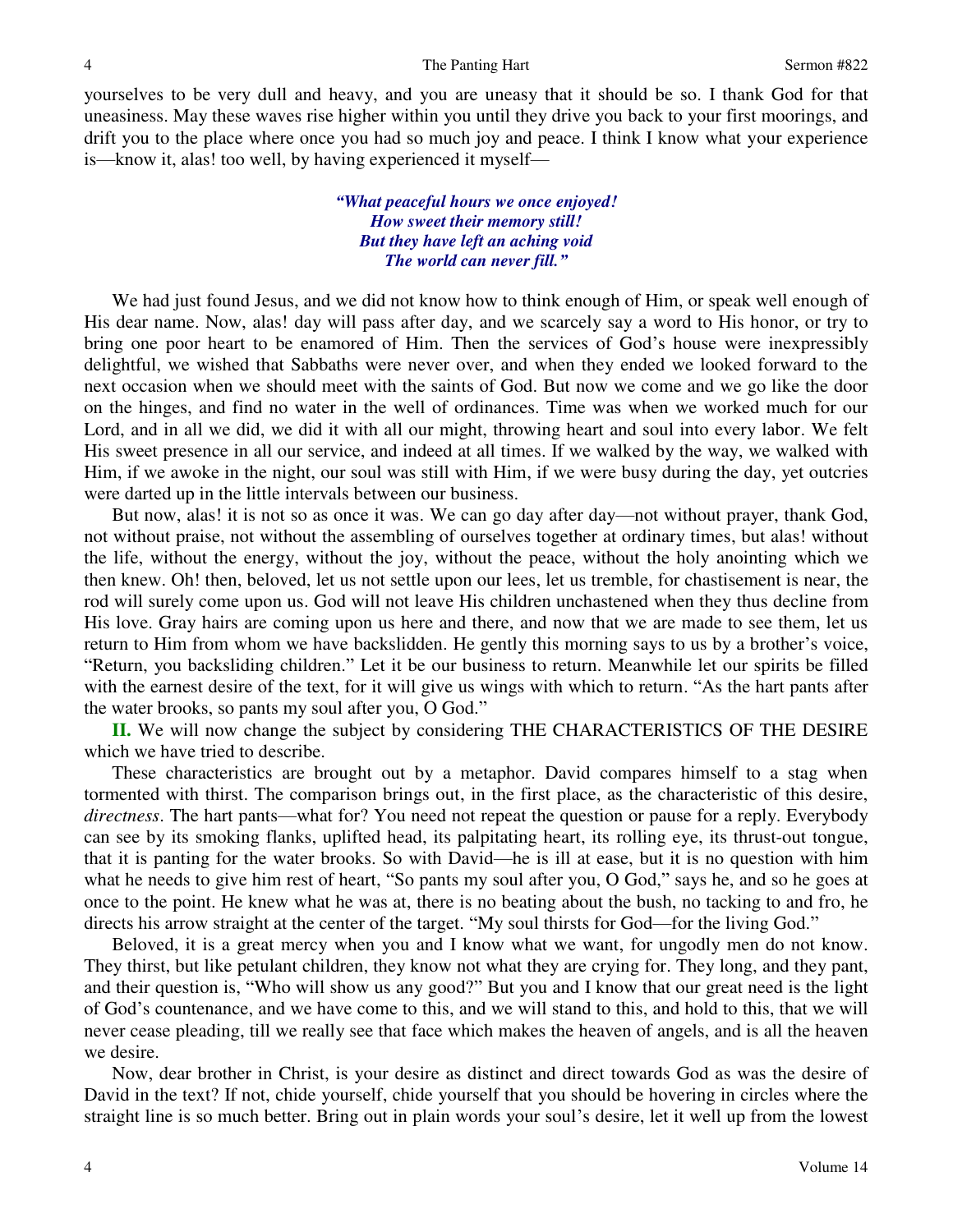### Sermon #822 The Panting Hart

depths of your spirit, "I want—I want my God. I do not languish for that which others are fascinated with, I do not crave what others are ambitious for, but my God, my God, let me serve You, and enjoy You evermore! Why have You forsaken me? Return unto me now! Restore unto me the joy of Your salvation! Say unto my soul, I am your salvation! Reveal Your Son in me, and be Yourself my everpresent friend."

 Notice next in the text, *the unity* of the saint's desire. The hart longs after nothing else but water brooks. There may have been other times when the poor stag had other natural desires, he may have desired the grassy plains or the shady woods, but now, hunted, wearied, steaming, panting, it must drink or die, it has but one only thought—the water brooks, the cool rippling rills, the refreshing pools.

 Now, beloved brother or sister, if you are about to get a blessing from the Lord, you will have but one desire—your God, your God. You will have gathered up all your affections into one affection, and they will all be ascending towards your Lord, you will make no conditions, no stipulations with Him, if He will but come, even though He brings a rod with Him, you will be contented if He will but come. If you may but have His company, you will accept poverty, or the weary bed of sickness, or bereavement, or anything and everything which He may allot to you, if you may but have fellowship with Jesus. Let others ask for the bursting wine vat, or the barn that is filled with corn, for you it will be enough if you find your Beloved, and may but hold Him and not let Him go, for this is the one and only all-absorbing longing of your hungering and thirsting spirit, that you may find your God, and be comforted with His eternal consolation.

 Have you never seen a little child that has lost its way crying in the streets for "Mother"? Now, you shall give that child what you will, but it will not stay its crying for "Mother." It has lost her, and cannot be content. Take the little wanderer into your house, show it many toys, give it many sweetmeats, but all are of no avail, it wants "Mother," and its little heart will burst unless it finds her. Now just show the little one its mother, let it fly into her bosom, and what more does it want? How perfectly content it is to be there!

 And so have I felt, that if I might but sob myself to sleep on the bosom of my dear God, if I must have all else taken away from me, if so it should please Him, if I could but be with Him, no other desire or longing could ever cross my soul. I know it is so with all the family of the Lord our God, their love to Him makes His presence their all in all. See that dove just taken from the cage to be set free. Tempt it to remain with you, cast down the seeds it loves to feed upon, no, it will not dwell with you, it mounts, it makes a few circles in the air, and then having turned its eye to the dear familiar dovecote, it is all wing for home. What can stay its flight? Call to it, allure it as you will, straight as an arrow from a bow it flies to its own beloved home, and rests not its weary wings till it rests in the house of its love.

 Even so is it with the believer's soul, let him but go free and have his desire, unbind him of his corruptions, strip him of his cares, liberate him from his unbelief, let him have his freedom, and he will fly at once to his Lord Jesus, nor will anything tempt him to linger or find solace save in that blessed bosom of infinite love. A saint must have Christ to abide with him, as the one thing needful to him, for this, like Mary, he leaves all Martha's cares to sit at Jesus' feet.

 Observe next *the intensity* of this desire. "As the hart pants after the water brooks, so pants my soul after you." The panting of a thirsty hart is something terrible to see. It appears to thirst all over, every pore of its body is thirsting. It is not alone that heated tongue, those snorting nostrils, that glaring eye, but the creature in every part, in every hair, thirsts and pants. And so with the believer when he is without his God, if his soul is in a right state, he longs with all the force of his being to get back into his former happy condition. There is no staying him, there is no making him pause. Surely the psalmist chose thirst for this reason, because it is a longing not to be appeased. Men have gone for days without food, but they could not during the same length of time abstain from drink.

In a long and weary march soldiers have been able to endure much absence of solids, but we find in cases like the marches of Alexander, that soldiers have died by hundreds from want of drink. It has been said hunger you can palliate for a while, but thirst is awful. You cannot reason with it, thirst has no ears,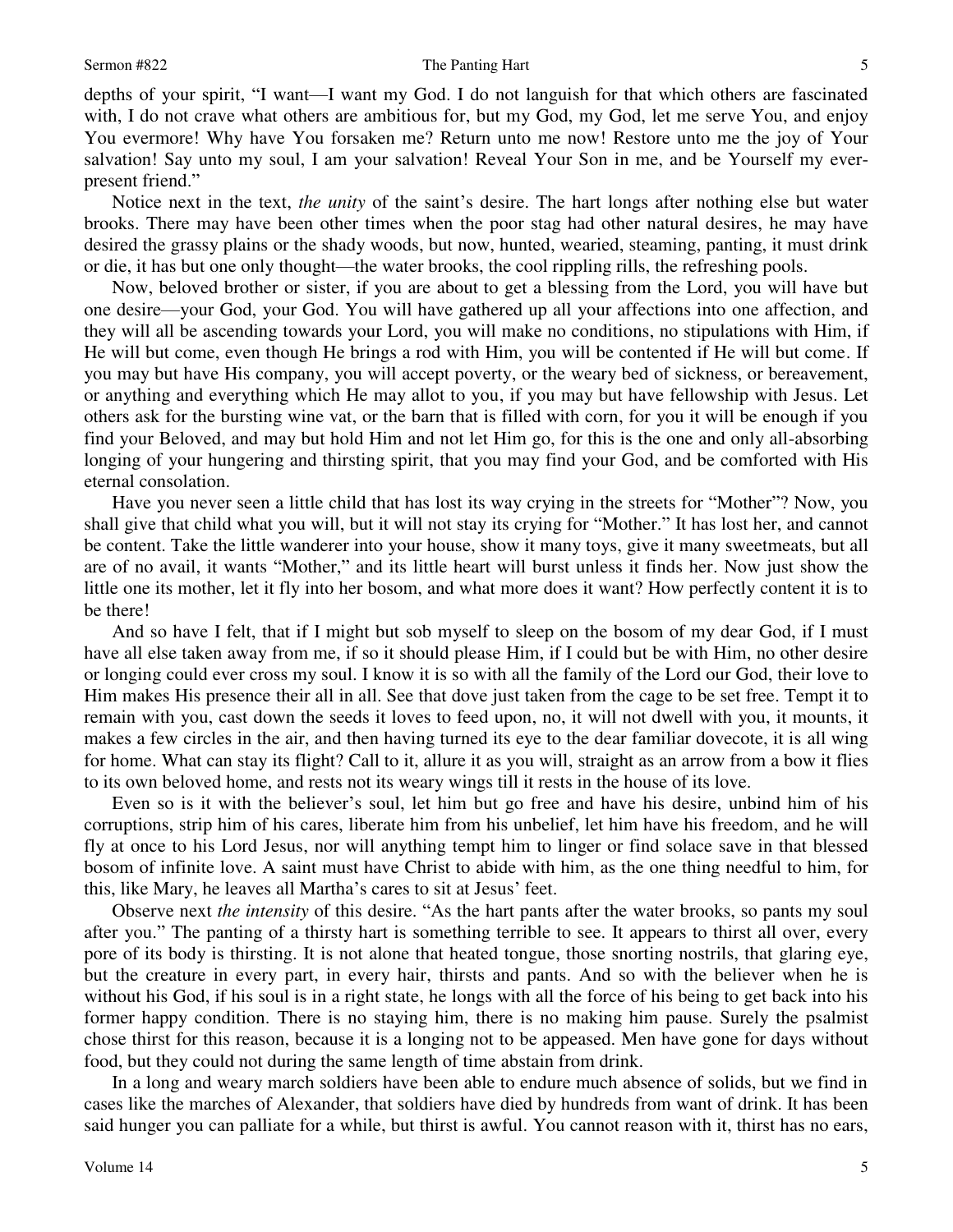you cannot forget it—the more thirsty the man becomes the more does the want thrust itself before him. O my God, painful as is such a spiritual thirst, yet would I desire to be always in this state when I am not in immediate fellowship with You. I would be so thirsty as to never to find a moment's peace, nor ease, nor comfort, except when I am near to You. "Tears have been my meat," says David, "day and night," as though he could get nothing from himself by way of comfort, for his soul flowed over at his eyes in briny tears, which made him thirstier still. Still his cry went up at morn and midnight, "My God, my God, I must behold You, I must approach You, I must enjoy Your love. Shut me not up in this dungeon, cast me not from Your presence, take not Your Holy Spirit from me, bring me to Yourself again, for I long, I groan, I faint, I die for You. O come to me and manifest Your favor." Such is the strong desire of the text, and such let ours be.

 Further, we ought to say that the text manifests, as one characteristic of this longing, *a vitality.* As we have already said, thirst is connected with the very springs of life, men must drink or die. So the Christian comes to feel that it is not a luxury to walk with God—a luxury with which he may perhaps dispense, but it is an absolute necessity for his spirit. Consider, my brethren, what danger we are in when we live at a distance from God! what danger of backsliding further and further, what danger of being tempted to gross sin! Consider how we are grieving the Holy Spirit!

 Consider what comforts and mercies we are losing! Consider what dishonor we are likely to bring upon the holy name we profess! Consider how unkind we are to the Husband of our souls, to that dear heavenly Lover who did not spare His heart's blood that He might buy us for Himself, that He might have all our heart's love!

Consider all this, and we shall make it a vital point to return to our God. It will not seem to us as though it might be or might not be, but we shall feel that it must be, we cannot be content without the light of JEHOVAH'S countenance. O God, as the hart must die without the water, so must my soul die without a sense of Your love again restored to me.

 It would not appear in our version, but it appears in the Scotch Psalter, and it appears in the margin of our old Bibles, that the text describes *an expressive* desire. Note the Scotch version*—*

### *"Like as the hart for water brooks In thirst doth pant* **and** *bray***."**

 In the margin of your Bibles you have, "As the hart brays after the water brooks," it lifts up its voice, it is usually so silent, so all but dumb, but it now begins to bray in awful agony after the water brooks. So the believer has a desire which forces itself into expression. That expression may often be inarticulate, he may have groanings which cannot be uttered, and they are all the deeper for being unutterable, they are all the more sincere and deep, because language may not be able to describe them. In the Psalm before us, you find that David expressed his desire in prayers, and then, if these did not suffice, in tears, and then he turned to prayers again.

 The child of God will so continue to cry, and pray, and seek, and weep, nor will he be satisfied till by all manner of ways he has expressed before his God the insatiable longing of his thirsty spirit. I do therefore, dearly beloved brethren and sisters in Christ, speak to you now this morning, and say, if you have lost the presence of God, if the light of JEHOVAH'S countenance has been withdrawn from you, and you are desiring to return, cultivate that desire, and bring it to the highest pitch of fervor. If it is but like one live coal, put another to it, pile your desires together till they glow like coals of juniper, which have a most vehement heat. Pray God the Holy Ghost to fill your heart will all-consuming flames, till your heart is hot within you with longings after God. Take care that you express your growing desires day by day and hour by hour, in perpetual solicitations that Jesus would come to you and manifest Himself to you as He does not to the world.

 It is a blessed thing not to need thus to plead because you already rejoice in the smile of the blessed Lover of your souls, but the next best thing is to sigh and cry until your head is once again on your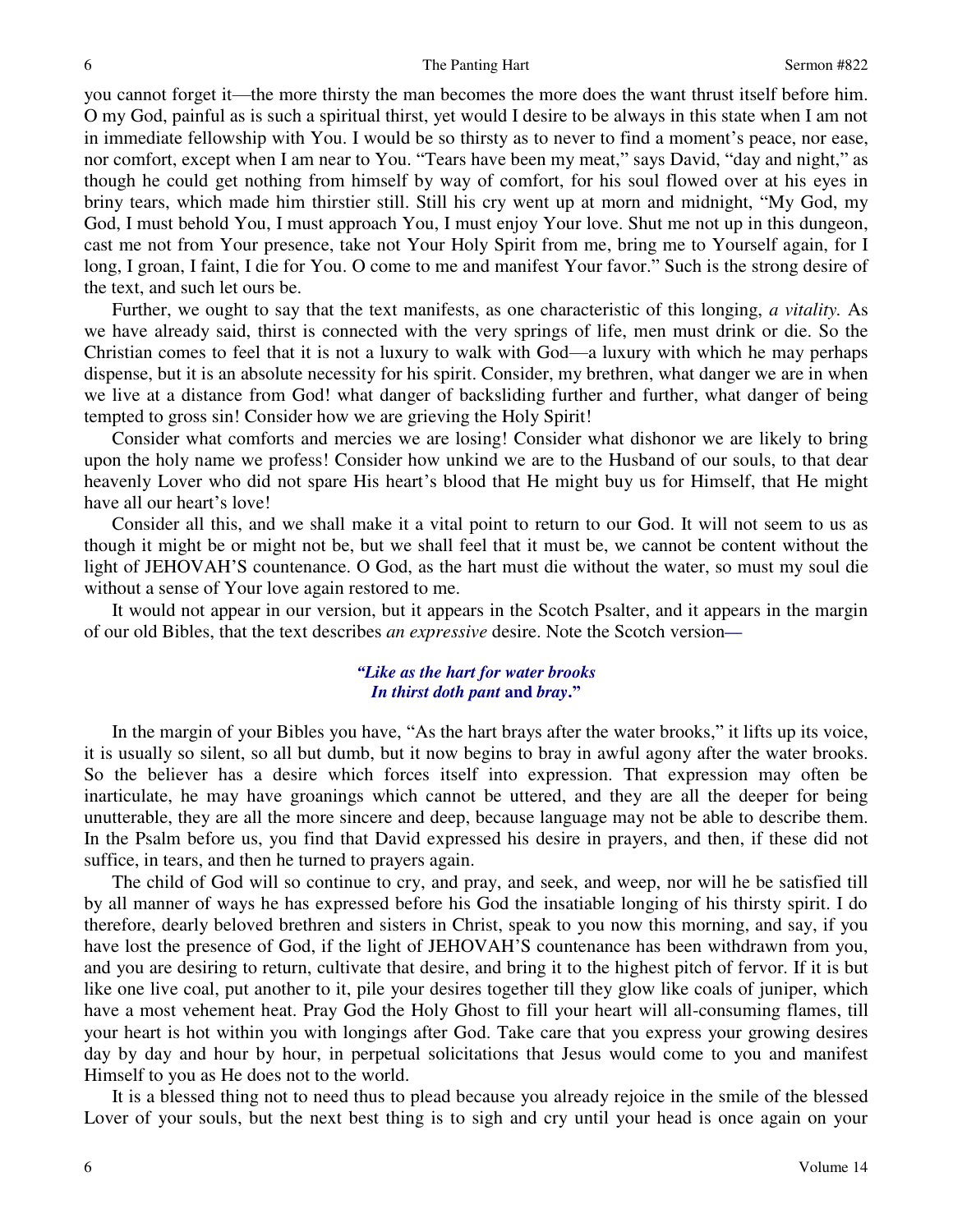### Sermon #822 The Panting Hart

7

Master's bosom, and the kisses of His lips are yours. Do you know there is a sweetness about this bitter longing! For when the desire is strong the veil is thin, and the longing soul feels some gleamings of love even while panting for it. Oh! it is sweet to pant and hunger after Jesus. It is a sort of heaven to pine after Jesus. The sweet smell which He leaves behind Him makes it sweet to follow Him. To meditate on Him is precious, to admire Him at a distance is delightful, but oh, to have Him! Angels cannot describe this joy. Yes, beloved in the Lord, it is a blessed thing to pine after Jesus, and even if the mountains of Bether rise between, it is precious to wait till, like a roe or a young hart, He comes leaping over the hills to reveal Himself to His languishing ones.

**III.** We will now, in the third place, turn to another point, THE EXCITING CAUSES of this desire after God.

 These exciting causes are, first, *something inward*. When a man pants after God, it is a secret life within which makes him do it, he would not long after God by nature. No man thirsts after God while he is left in his carnal state. The unrenewed man pants after anything sooner than God, he longs to escape from the presence of the Lord, for to him it is a dreadful thought that there should be a God at all, he would be glad enough if someone could prove beyond a doubt that there was no God. It proves a renewed nature when you long after God, it is a work of grace in your soul, and you may be thankful for it. It proves, however, that this renewed nature is not an independent thing which can live on its own resources.

 A camel does not pant after water brooks because it carries its own water within it, but the hart does because it has no inward resources. After being hunted on a hot day, it has no inward supplies, it is drained of its moisture. So are we. We do not carry a store of grace within of our own upon which we can rely, we need to come again, and again, and again, to the divine fountain, and drink again from the eternal spring. Hence it is because we have a new life, and that life is dependent upon God, and has all its fresh springs in Him, that we pant and thirst after Him. O Christian, if you had a sacred life which could be maintained by its own energies within, you might do without your God, but since you are naked, and poor, and miserable, apart from Him, you must come and drink day by day of the living springs, or else you faint and die.

 But the causes of the thirst were also *outward*. The stag pants for the water brooks not only from within, but because of the heat of the sun, or of the distance it has traveled, because also of the dogs that have hunted it so far. So the believer, so David in the text. Enemies said to him, "Where is your God?" They were barking at his heels. His troubles had been multiplied—"All your waves and your billows have gone over me," and this made him turn to his God. I believe a man's enemies are often his best friends. To be pierced with sharp troubles now and then will serve for our enlivening if grace so sanctify the pain. Any outward affliction which drives us nearer to our God is a God-send for which we should be devoutly grateful.

 Moreover, the source of David's longings lay partly in *the past.* The hart pants after the water brooks because it has a recollection of the coolness of the streams from which it has drunk before, and therefore it longs to drink again. So David said, "I remember you from the land of Jordan, and of the Hermonites, from the Hill Mizar." He remembered when he went with the assembly to the house of God, with the multitude who kept holyday. So do we long after God because we have a cheerful recollection of the comforts we have had in years gone by, when we have been in His fellowship. Did you ever have such delightful seasons as when you have lived near to God? Were you ever as happy and as blessed as when the Holy Spirit like a sacred dove brooded over your spirit? You know that these were the best days of your days, then I pray you, recollecting these sweet things, pant after them again, and so let the past quicken your desires.

 Further, the desire which David had sprung from *the present* as well as the past. He was at that present moment in a position of eminent distress. "All your waves and your billows," says he, "have gone over me." And this also should make us fly to God, for what distress is there which He cannot alleviate? What wound is there which the presence of God cannot heal? Our God is the cordial of our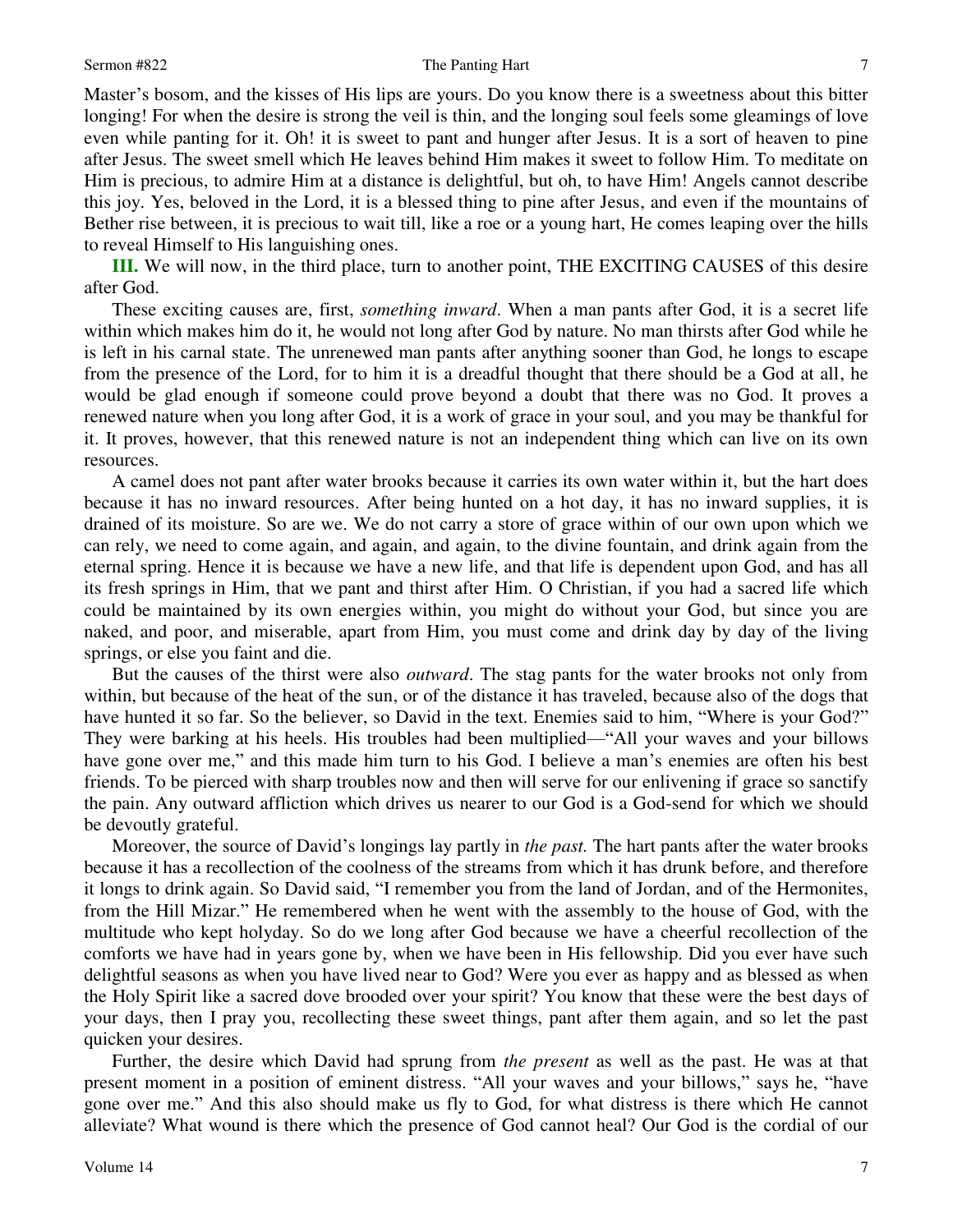care, the balm of our woe—He is our all in all. Do but get to God, and you are like the mariner who has reached his port, the storms are now over for him, he cares little how the winds howl, or the waves roar. Believer, rest in your God, and you have obtained all your capacious powers can wish, and your troubles, and your wants, and your needs, will be forgotten in your overflowing joy.

 Moreover, there was a fourth spring, namely, *the future.* "Hope in God," says he, "for I shall yet praise Him." He panted after his God, because he had a keen perception that peaceful times would yet return to him. When a man is despairing, and fancies that the sun will never rise, it is hard to cheer him, but once indoctrinate him with the belief that there are happier seasons yet in store, predestinated periods when the light of God's countenance shall shine full in his face, and the man plucks up courage. O beloved, no child of God has any reason to despair. God will appear to His people, He cannot forsake them. "Can a woman forsake her sucking child, that she should not have compassion on the son of her womb? Yea, they may forget, yet will I never forget you." It is not possible that He who counts the stars, and calls them all by names, should pass over one of His elect, His called, His adopted people.

 Be of good cheer then you shipwrecked one, though each billow should be angrier than the former, and drown you deeper in distress, yet the arm of God is not shortened that it cannot save, neither is His ear heavy that it cannot hear. Look forward to better times, and looking forward, let your pantings and your longings increase. May God give you a hunger because there is a banquet, may He give you a thirst because there are flagons of which you may drink. May He give you great desires, for if you open your mouth ever so wide He will certainly fill it.

 I have thus tried to unveil the springs, the inward and outward, the future, the present, and the past, from which our desires come, and before I now conclude I would ask every deserted believer whether he does at this time feel such vehement pantings? If not, I do think it is a subject for most solemn anxiety. We ought to bestir ourselves lest we sleep ourselves into death. There are certain conditions of the human frame in which sleep becomes absolutely deadly, the poor patient must be kept in motion, must be wounded with needles, roughly treated lest he should sleep, and there are times when if we are permitted to sleep spiritually, it must end in our eternal ruin.

 At such times, when we feel the slumbering tendency coming over us, we ought to be alarmed lest we should turn out to be as others who sleep themselves into hell. May God awaken us, though it be by thunderbolts, may He shake us, even though it be with His roughest hand, and break us with His fiercest tempest, sooner than allow us quietly and calmly to glide down the stream of indifference until we are dashed over the precipice of apostasy and are lost. Of course, the true child of God cannot be cast away, but how if I should have been a deceiver, and after having preached to others, or united in church fellowship with others, I could come to be myself a castaway. O that such thoughts may possess our minds till we are racked therewith, and driven with the insatiable desire of the text to long after the presence of our God.

**IV.** Lastly, these words suggest, in concluding, a few COMFORTABLE ENCOURAGEMENTS.

 I do not like to be in the condition of merely longing after God, I trust I can say I have walked with God, and enjoyed the sense of His love for many a day, but ah! there is no thirst like the thirst of the man who has once known what the sweetness of the wine of heaven is. He that has never eaten manna may be satisfied with the gritty brown bread of earth, but heavenly manna is a hunger-making thing, if you once get the flavor in your mouth, you will never be content unless you have it always there. It would be an awful thing for a man who has once known spiritual life if he could be eternally cast away, because in hell no others would have known the joy which he has known, and consequently they could not know the misery which he feels in having lost it.

 Amongst all the miserable poor in this world, none are so wretched as those who once were rich, because they have acquired habits which make poverty unendurable. A poor king must be poor indeed. And what would it be for a child of God, if he once had been able to roll under his tongue the sweet morsel, and once had leaned on Jesus' bosom, if he could after all be tormented in the flames of Tophet, after having drunk of the wines on the lees well-refined, he should be doomed to cry for a drop of water,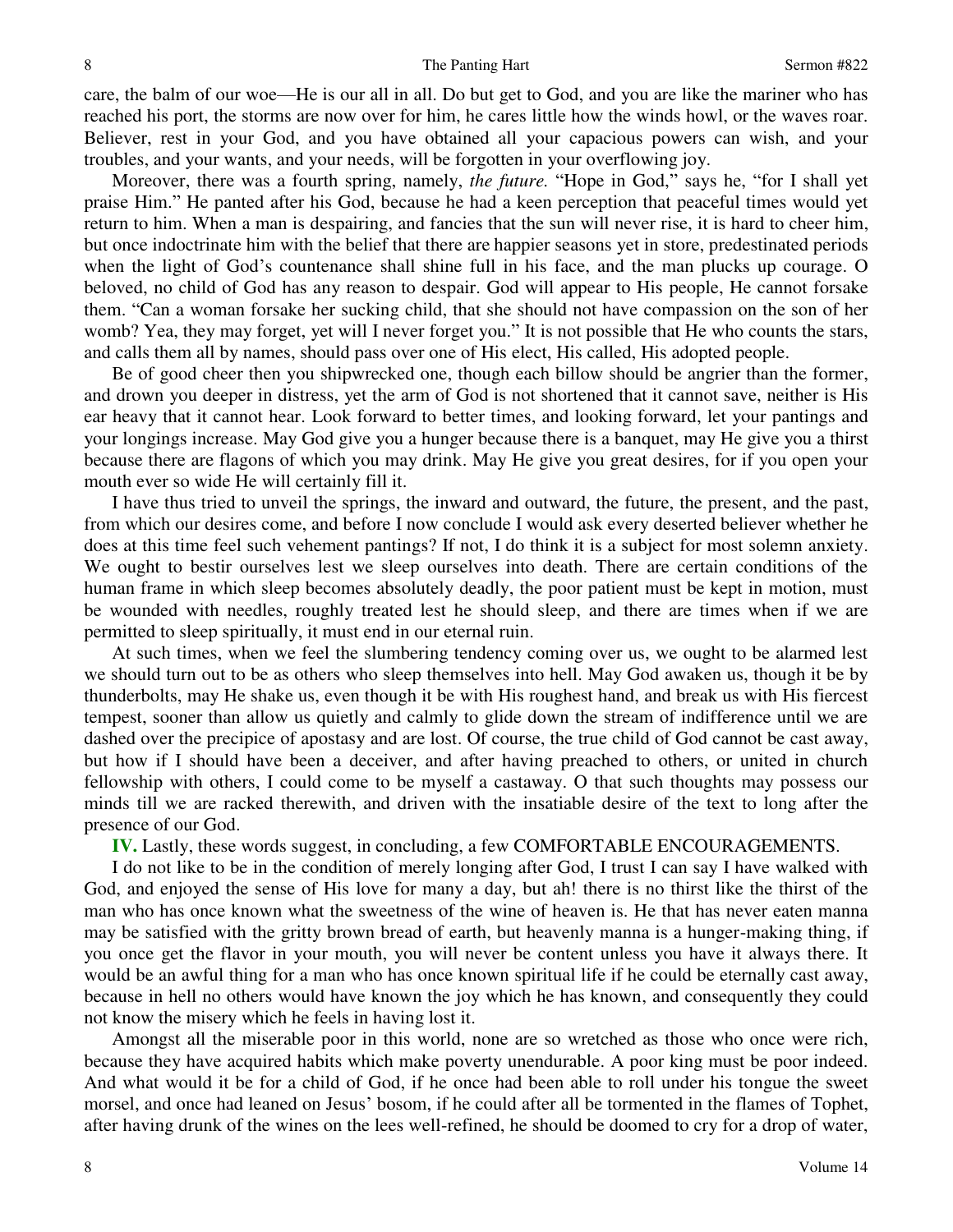### Sermon #822 The Panting Hart

like Dives, and after having eaten of fat things full of marrow, he should be cast into the land of drought and famine. Thank God, it cannot be—it shall not be while God lives, for the strong hands of Christ, and of the Father will protect the chosen people. This shall not be, but still to lose a sense of the Lord's love, even for an hour, is dreadful enough. Yet there are one or two comforts which arise out of a longing and panting for the Lord.

 They are these, in the first place, if you have a longing after your God, *where does it come from?* Certainly it is not rooted in the dunghill of human nature. This is too fair a flower to have been blown here by the winds of chance, or to have sprung up naturally from your own corruptions. The Eternal Spirit gave you that desire, thank Him for it, He has not quite given you up, then. This desire is a gift from God, accept it gratefully, and see the Father's love reflected from the jewel.

Secondly, *if God has given me this desire, will He not fulfill it?* Is it after the manner of men to excite a desire and not fulfill it? And if we, being evil, could not be so unkind, much less shall our God. He will not tantalize His child, He will not make him hungry and refuse to feed him. Oh, no! my God, if You have made me thus to thirst and pant, I may rest assured You will give me the water brooks to drink from, and I shall be refreshed with Your love.

 For let me recollect in the next place, that if I have wandered from my God, *He is very willing to forgive.* 

Oh, how ready is our Father to receive His wandering children! It is a part of the consequences of our sin that we think hardly of Him whom we have grieved. We offend our loving Husband, the Lord Jesus, and then we think He will not take us back again into those dear arms, but He will—"I will heal their backsliding, I will love them freely: for my anger is turned away from him." He tells us that if our brother offend us seventy times seven, we are yet to forgive him, and will not He forgive us? Recollect how often He forgave His people in the wilderness.

 Remember, to come closer home, how often He has borne with us! how often when He might have swept us away with the besom of destruction, He has said, "They are my children," and He has again been a Father to us. Nevertheless, He has saved us for His name's sake, and when we have been foolish and ignorant, and have been as beasts before Him, nevertheless we have been continually with Him, and He has held us with His right hand. Let us return to Him, then, since He is so ready and so willing to forgive, let us return to Him this morning, and let us recollect that when we return out of the sadness and sorrow of our present estate, we shall very soon be uplifted into the light. It does not take the Lord long to make summer time in a wintry heart. One glance of His love turns the darkness of the soul's night into the brightest day.

 Come to Him, Christian, and before you are aware of it, your soul shall be like the chariots of Amminadab, He will strike down Dagon in the temple of your heart, and set up the ark of the covenant in his place. He will turn your captivity as the streams in the south, you who were bound with chains shall be emancipated, you who were clothed with sackcloth shall wear fine linen and beauteous apparel, you shall anoint your faces with fresh oil, and you shall go forth in the dance with them that make merry in the Lord. For remember, time is not a thing to be taken into consideration with God, in an instant He wills it, and it is done; He commands, and it stands fast. To the dark earth He said, "Let there be light," and light flashed forth at once, and this very afternoon you may become amongst the very happiest of His people, though you came here this morning heavily burdened.

 I have been crying today, Lord, You know what a dry, parched-up plant my soul is, like yonder poor brown grass, which has only a little root-life left, and no more, for it is all burnt up. Lord, there seems to be no dew nor rain these months for my soul, and therefore, O Lord, Your poor, pining plant is ready to die. Have You forgotten it? Will Your loving mercy never return?" Beloved, the rain will come upon us. Perhaps even during this sermon the dew has fallen, and you who were like the heath in the desert are beginning to blossom, and bring forth fruit unto His name. O may it be so, and may you who thought that the Lord had forgotten you, find that He remembers you in the fullness of His loving-kindness and in the plenitude of His grace. So may God do to each one of us, for His name's sake. Amen.